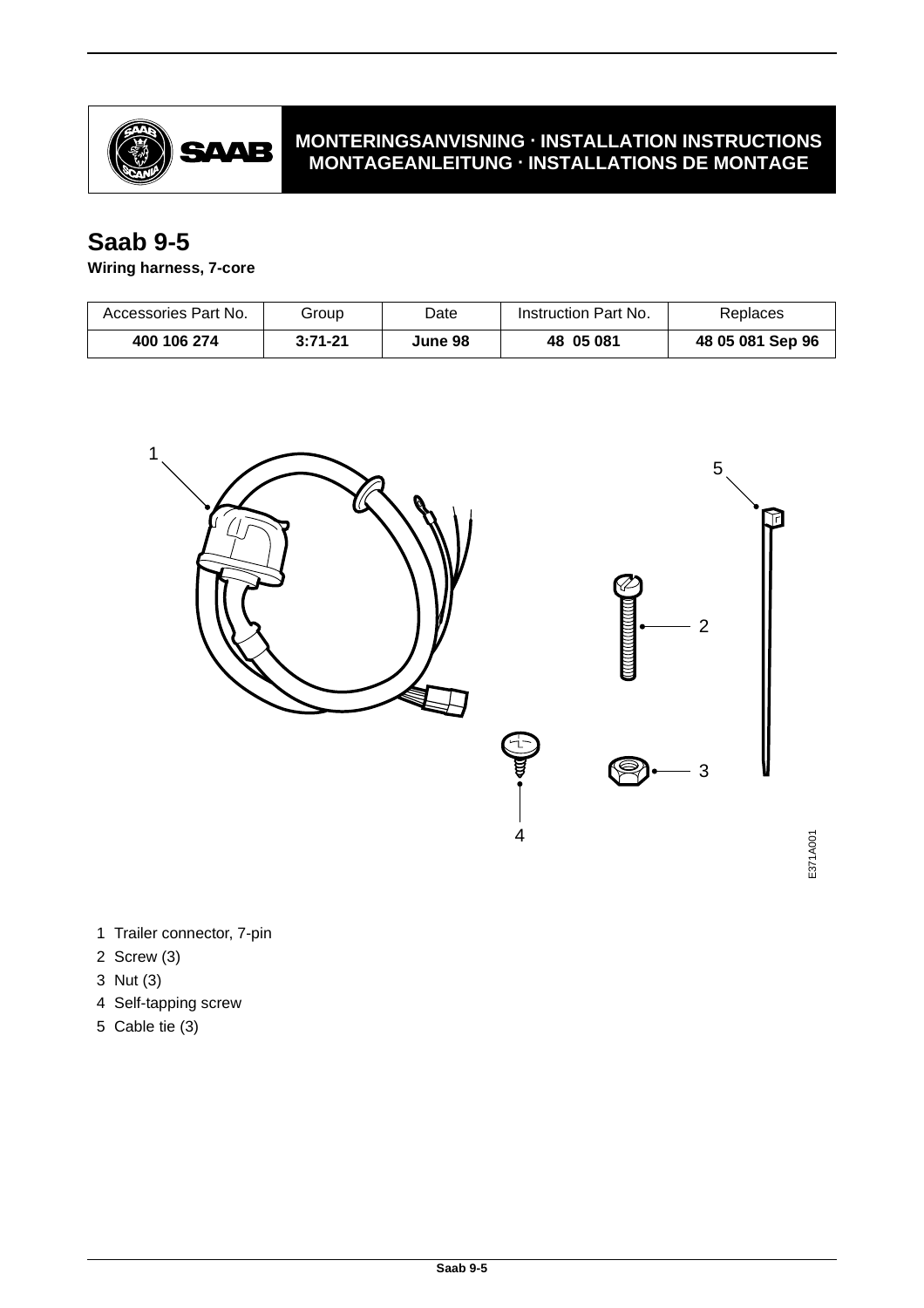

Starting point: rear bumper removed.

- 1 Remove the rubber plug from the rear bumper abutment.
- 2 Run the kit's wiring harness into the luggage compartment.
- 3 Connect the towing hitch wiring harness to the pre-installed towing hitch wiring in the car.
- 4 Use a 5.0 mm diam. bit to drill a hole in the righthand reinforcement plate, as shown.
- 5 Scrape away the paint from around the drill hole and screw on the ground cable on the wiring harness with a plate screw.
- 6 Check the function of the outlet, see wiring diagram.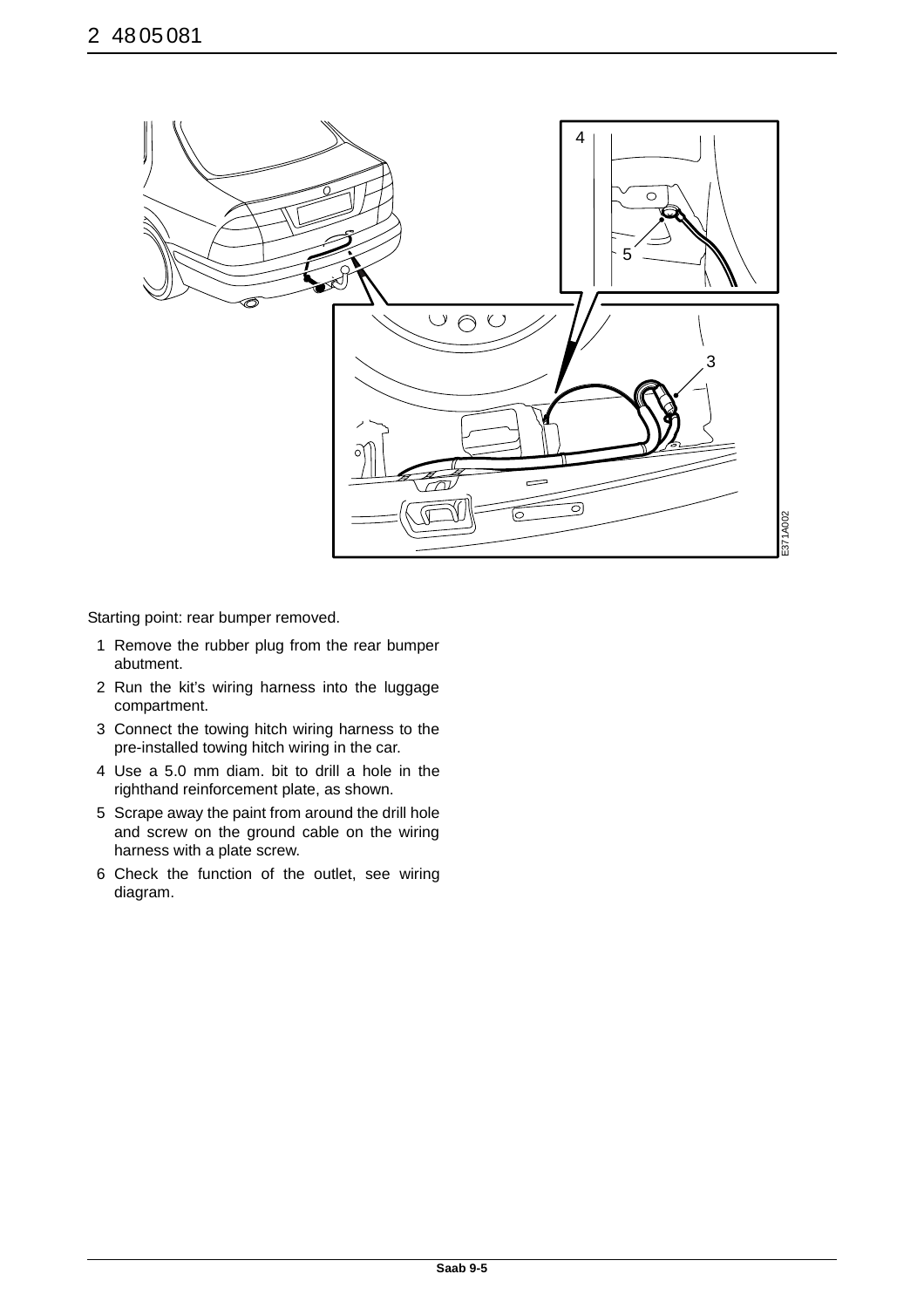

- 7 Fit the trailer connector (see seperate fitting instructions) and the bumper.
- 8 Mount the connector on the bracket so that the cover opens to the left.
- 9 Adjust the wiring harness between the connector and the rear bumper abutment.
- 10 Fit the wiring harness´s rubber grommet in the rear bumper abutment´s lead-through hole.
- 11 Use the cable ties to secure the wiring harness.